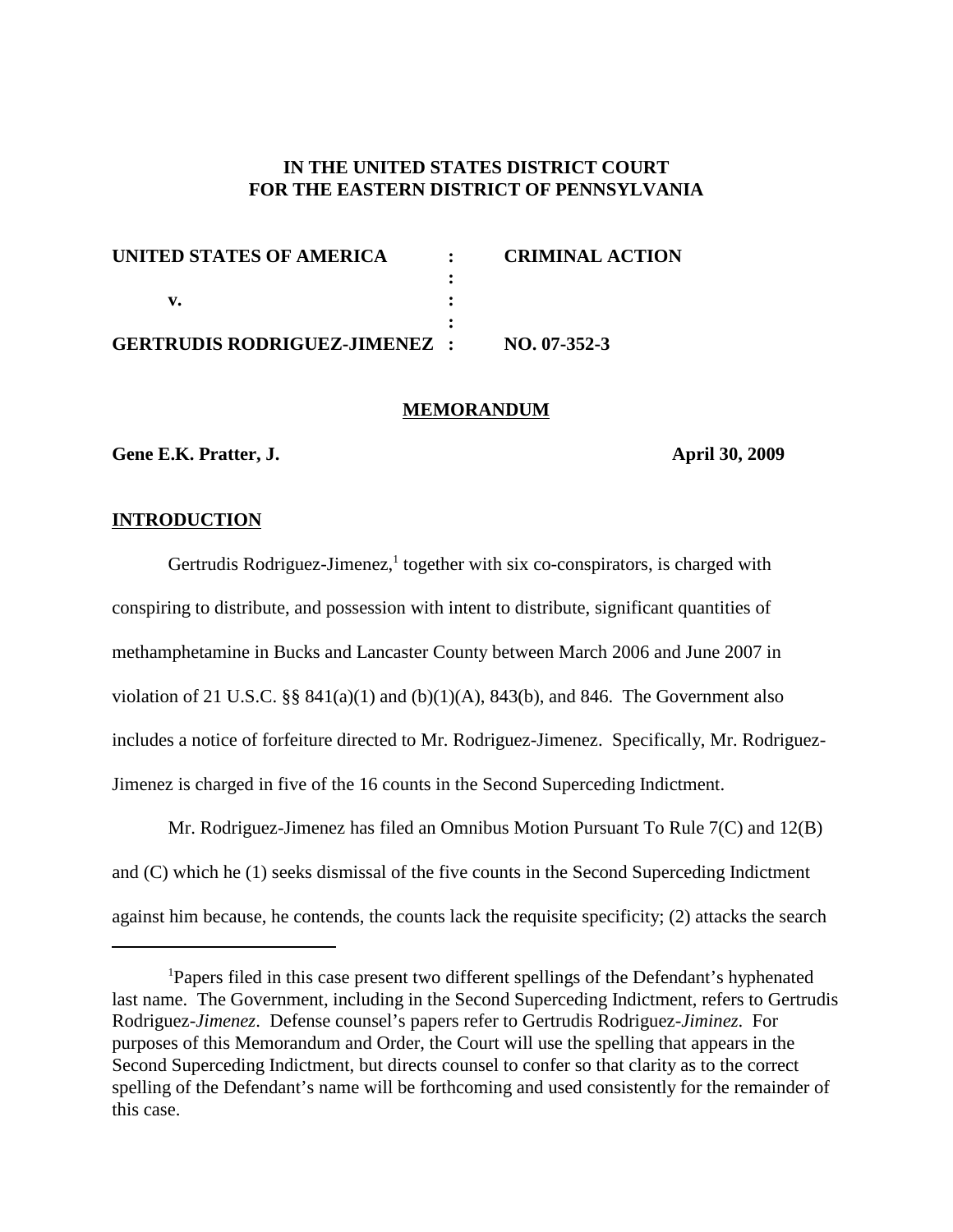warrant by which federal agents searched his residence as being supported only by an affidavit "devoid of detailed information," thus allegedly rendering the search warrant, according to defense counsel, no better than a means for conducting an impermissible general search; (3) attacks the search warrant as lacking probable cause to search the Defendant's residence; (4) attacks the search warrant used to search Defendant's place of business, an A&A Mini Market, as lacking a substantial basis to suspect criminal activity at that location; and (5) attacks the search of a brown or tan 2002 Cadillac Sedan DeVille. Mr. Rodriguez-Jimenez urges suppression of all the evidence retrieved in reliance on the allegedly flawed search warrants and searches. The Government opposes the Omnibus Motion.

For the reasons outlined below, the Court denies the Motion in all respects except as to the search and seizure concerning the Cadillac, evidence from which will be suppressed at trial unless the Government seeks leave to - - and does - - present evidence pertaining to that search and seizure that meets an appropriate exception for a warrantless search of and seizure from the Cadillac in this specific case.

### **FACTUAL BACKGROUND**<sup>2</sup>

According to DEA Special Agent Bruce Muhlberger (the affiant who appeared before the federal magistrate to apply for the search warrants at issue), the Drug Enforcement

 $2B$  Because the pending motion focuses on the sufficiency of the probable cause affidavit, and because the parties presented no testimonial or documentary evidence other than the four exhibits attached to the Government's written Response to the Motion (which includes the probable cause affidavit), the factual recitation here comes primarily from DEA Special Agent Muhlberger's probable cause affidavit and the other exhibits.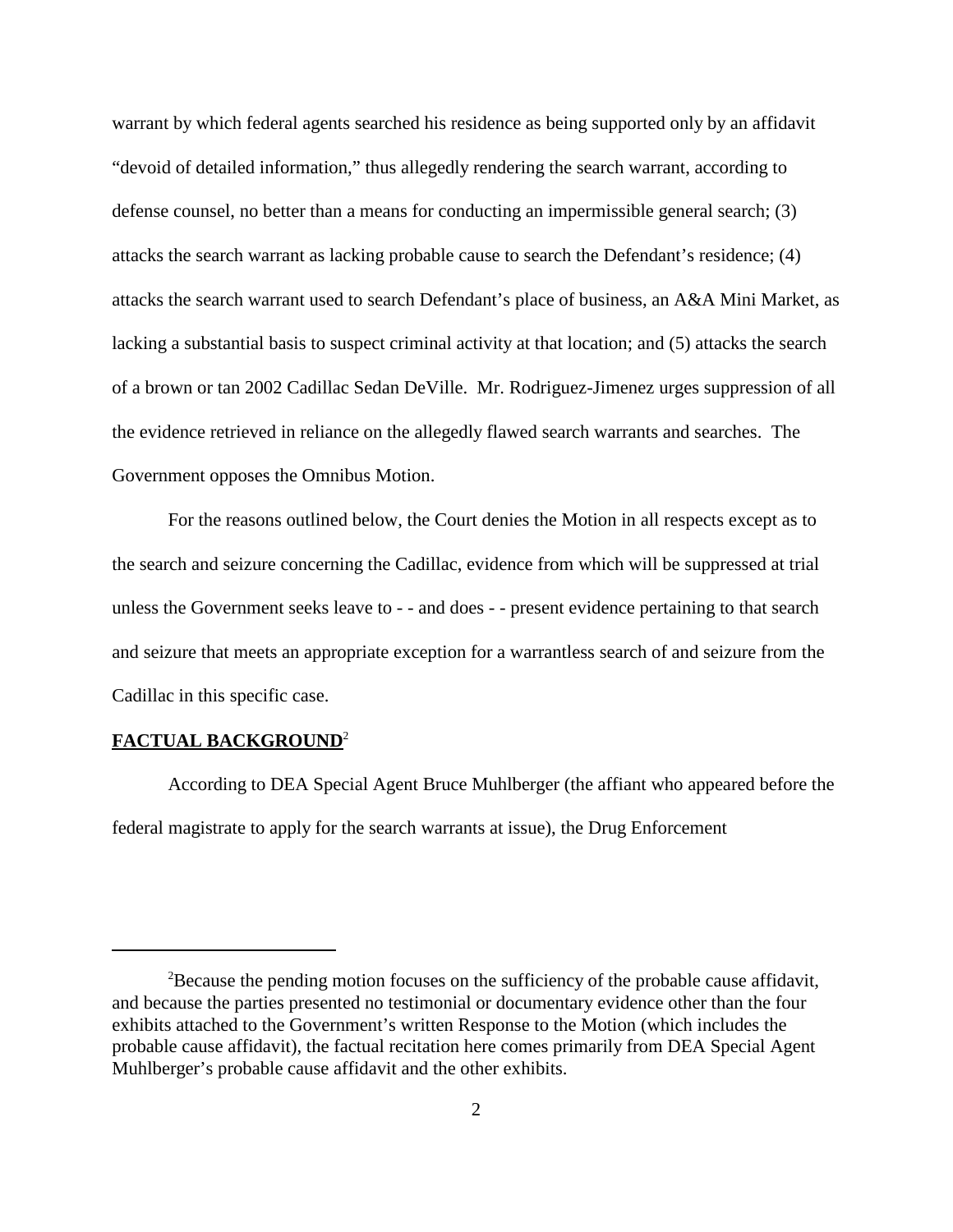Administration developed information<sup>3</sup> starting in October 2005 concerning methamphetamine trafficking in and around Lancaster County as well as other areas in the Eastern District of Pennsylvania. The information indicated that trafficker Randy Parke primarily secured the methamphetamine from a source initially known as "Angel." "Angel" was subsequently identified as Gertrudis Rodriguez-Jimenez in the course of apparently intensified investigatory activities in 2007. The information marshaled by the DEA indicated that Mr. Parke used his automotive maintenance business in Leola, Pa., as a contact point for the drug trafficking. As part of its investigation of Mr. Parke, the DEA successfully applied for a court-authorized wire intercept order that allowed the authorities to intercept certain of Mr. Parke's cellular phone communications, beginning in November 2006 and continuing to early June 2007.

According to Agent Muhlberger, between March and June 2007 while intercepting Mr. Parke's cell phone communications the investigators developed various information about Mr. Rodriguez-Jimenez, including determining his home and business addresses and seeing him drive a blue BMW (registered to Mr. Rodriguez-Jimenez) and a gold Toyota to and from his house, his mini-market business and other locations, including for meetings with Mr. Parke, associates of Mr. Parke and a person described as a money launderer from Columbia. Specific meetings or calls involving Mr. Rodriguez-Jimenez with Mr. Parke were documented as occurring May 8, May 15 and June 2, 2007. Agent Muhlberger also reported intercepting calls between Messrs. Parke and Rodriguez-Jimenez between May 7 and June 2, 2007. Among the intercepted calls in

<sup>&</sup>lt;sup>3</sup>As recounted in Agent Muhlberger's probable cause affidavit, according to the investigating DEA special agents, the information about the methamphetamine trafficking at issue here was developed from the DEA's previously reliable confidential sources and by DEA and local police surveillance and investigations.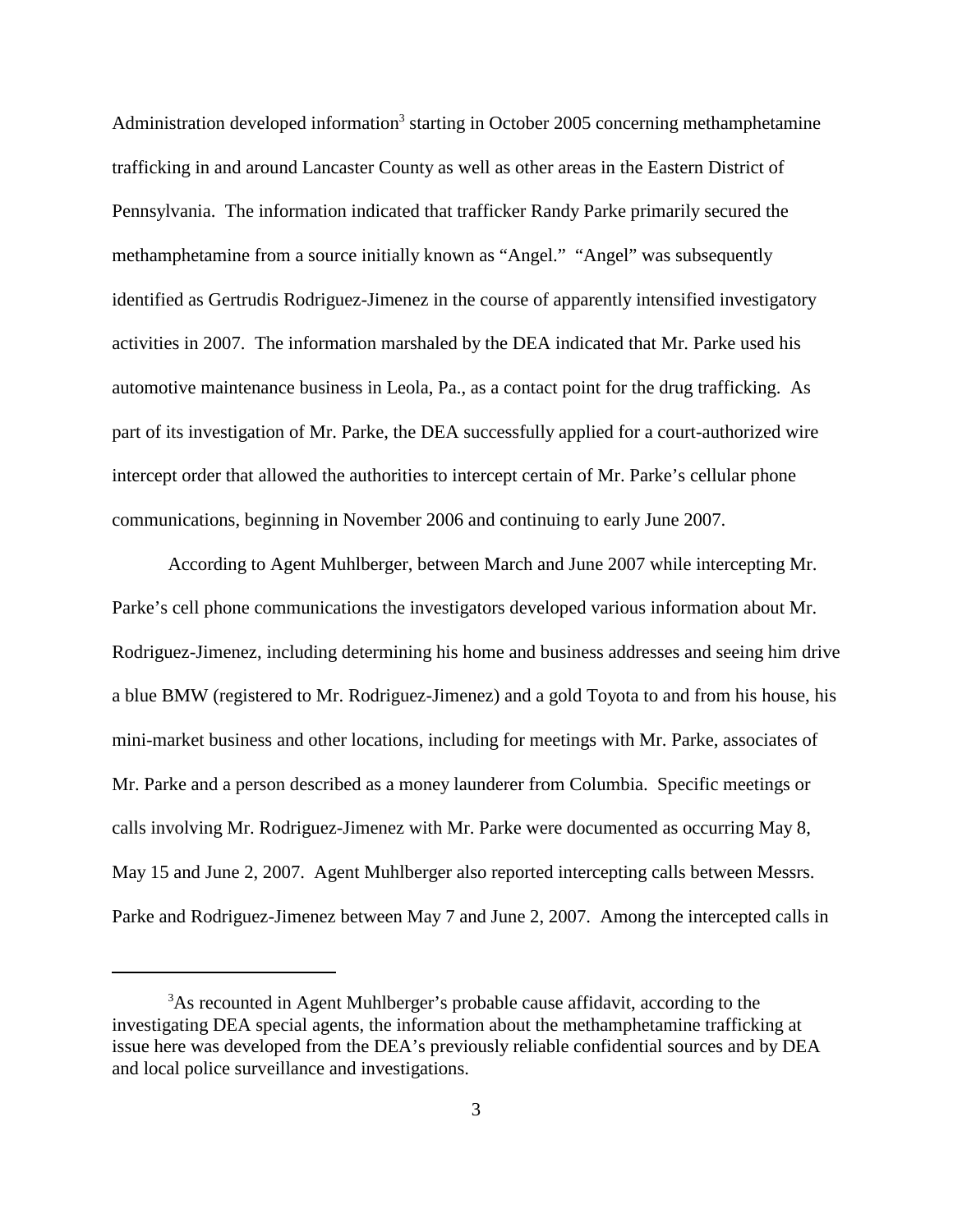May 2007 were telephone conversations between Mr. Parke and Mr. Rodriguez-Jimenez which were interpreted by the authorities as referencing potential arrangements for a drug transaction between the two conspirators. Agent Muhlberger stated that the DEA received contemporaneous information from a confidential source that Mr. Parke was expecting a significant shipment from Mr. Rodriguez-Jimenez. Officers conducting surveillance observed Mr. Rodriguez-Jimenez meeting Mr. Parke at Mr. Parke's residence on May 15, 2007 and at Mr. Parke's business on May 22, 2007. Phone intercepts indicated that these meetings concerned the expected drug delivery. Ten days later, after a confidential source informed the DEA that Mr. Rodriguez-Jimenez was again at Mr. Parke's business, officers saw the blue BMW leave Mr. Parke's business location and head to Lancaster.

Once arrested on June 2, 2007, Mr. Parke identified Mr. Rodriguez-Jimenez as his source for methamphetamine. He also told the authorities that Mr. Rodriguez-Jimenez did indeed have and use a blue BMW and that Mr. Rodriguez-Jimenez had had to use the Toyota for collateral to secure drugs from a New York supplier. Finally, Mr. Parke also stated that he had gone to Mr. Rodriguez-Jimenez's mini-market business to transact drug-related business with Mr. Rodriguez-Jimenez.

The Agent's affidavit also includes information that in January 2007 a cell phone seized from a drug trafficker arrested in Kansas showed phone contact with Mr. Rodriguez-Jimenez's cell phone. Furthermore, according to the Agent, in November 2007 another co-conspirator in this conspiracy, Troy Pick, also implicated Mr. Rodriguez-Jimenez. Continuing their investigation in the early months of 2008, by which time most of the conspirators other than Mr. Rodriguez-Jimenez had been arrested, the DEA observed that Mr. Rodriguez-Jimenez's mini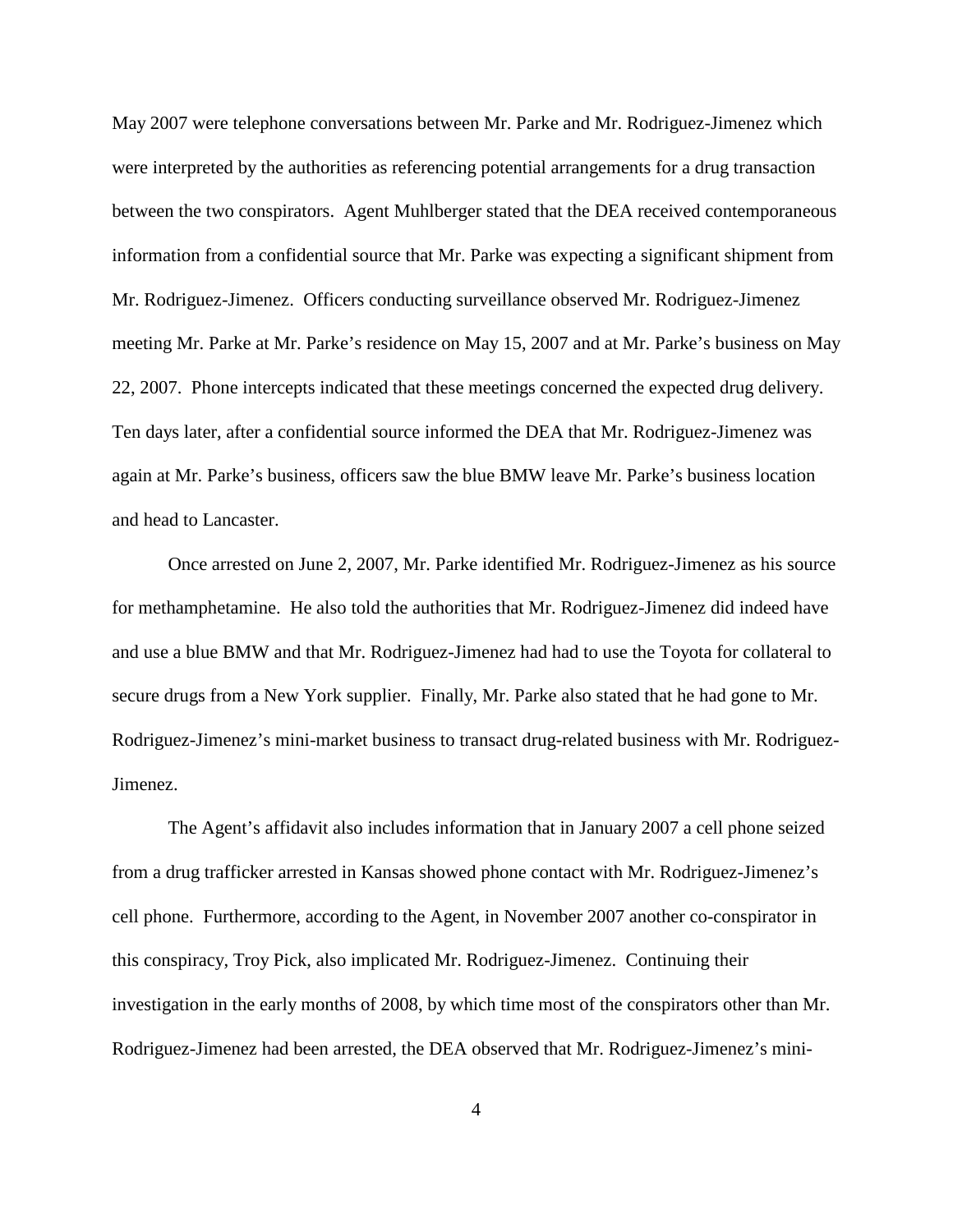market was frequently closed. The DEA could not locate Mr. Rodriguez-Jimenez's gold Toyota. Undertaking surveillance of the Rodriguez-Jimenez residence in February and March 2008, the DEA observed a Mazda and a tan 2002 Cadillac Sedan DeVille come and go from the house. On one occasion, namely, on April 2, 2008, the law enforcement officers saw Mr. Rodriguez-Jimenez get into the Cadillac, drive to the mini-market, go in and out of the store and meet with an "Hispanic male."

The second superceding indictment issued on April 16, 2008. Mr. Rodriguez-Jimenez was arrested the same day pursuant to a bench warrant, the issuance of which is not challenged. The next day, on April 17, 2008, Agent Bruce Muhlberger presented his affidavit to a federal magistrate, setting out his support for issuance of search warrants for Mr. Rodriguez-Jimenez's residence and business. <sup>4</sup> Agent Muhlberger has been a DEA agent for some 19 years, garnering considerable experience with the activities, habits and practices of narcotics traffickers, including, as Agent Muhlberger's affidavit recounts, traffickers' frequent use of legitimate businesses to conceal their drug activities and use of their residences as "stash" locations for their contraband, as well as for hard copy and electronically stored records pertaining to their drug business and paraphernalia. The federal magistrate judge issued the requested search warrants for both locations.

The searches occurred on April 18, 2008. The authorities also searched a brown or tan 2002 Cadillac Sedan that ostensibly Mr. Rodriguez-Jimenez or his wife owned<sup>5</sup> and that was

<sup>&</sup>lt;sup>4</sup>The residence was located at 51 Cobblestone Drive, Willow Street, Pa. and the minimarket business was located at 306 New Holland Avenue, Lancaster, Pa.

<sup>&</sup>lt;sup>5</sup> According to the Agent's affidavit, Mr. Rodriguez-Jimenez's wife had "vehicles" (unspecified) which were seen coming and going at the residence and the mini-market. No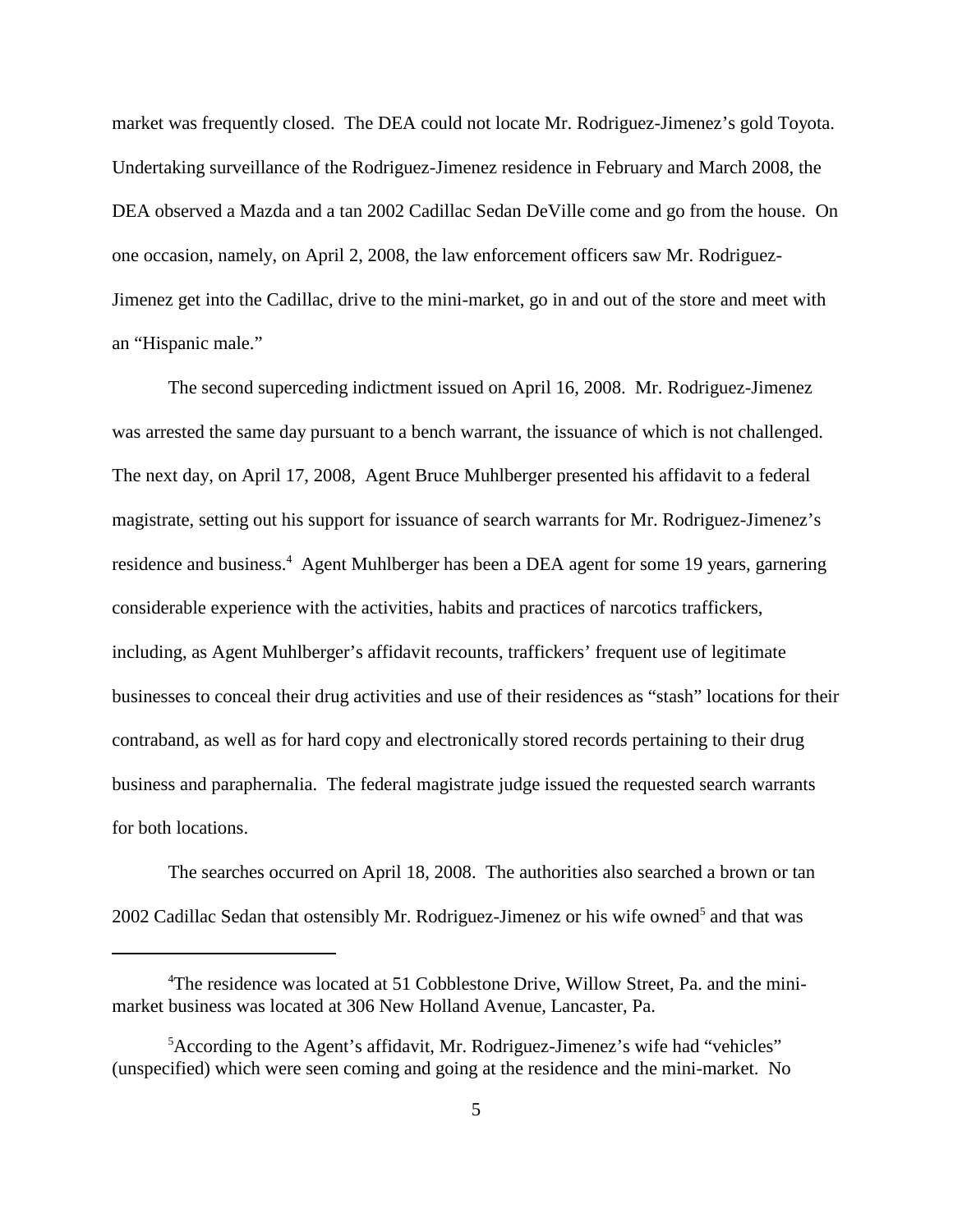mentioned very briefly in the Agent's affidavit. The searches of the residence, the business and the Cadillac led to the seizure of the following:

- approximately \$4,500 in cash from the glove compartment of the Cadillac
- a box of 9 millimeter rounds of ammunition from the bedroom in the residence<sup>6</sup>
- "evidence of both domestic and international travel" (Location of seizure of this evidence not stated)
- multiple cell phones, pre-paid phone cards and approximately \$7,700 in cash from a safe inside the business
- deposits of large amounts of money in a Wachovia Bank business account
- an envelope from Mr. Parke mailed while Mr. Parke was in federal custody at the Federal Detention Center shortly after his June 2, 2007 arrest, addressed to his former girlfriend, "K.D.", with a handwritten note on the outside of the envelope that said, "Angel Call ASAP!!!" and a phone number also written on the envelope known by DEA via the wire intercepts to be used by "K.D." (Location of seizure of this evidence not stated)

The Government submits that this physical evidence "strongly suggest[s] that defendant was

engaged in drug trafficking."

<sup>6</sup>No weapon was found.

information appears in the affidavit or elsewhere as to who on these unspecified occasions actually was driving these vehicles. Elsewhere in the affidavit, Agent Muhlberger reports that, during February and March 2008, surveillance of the Rodriguez-Jimenez residence documented a Mazda and a tan 2002 Cadillac Sedan "registered to Rodriguez-Jimenez and his wife" come and go from the house. The driver of either car on any specific occasion was not identified; no mention is made of any passenger in either car at any time. No other putative ownership or operation information about the Cadillac appears in the record of this case thus far.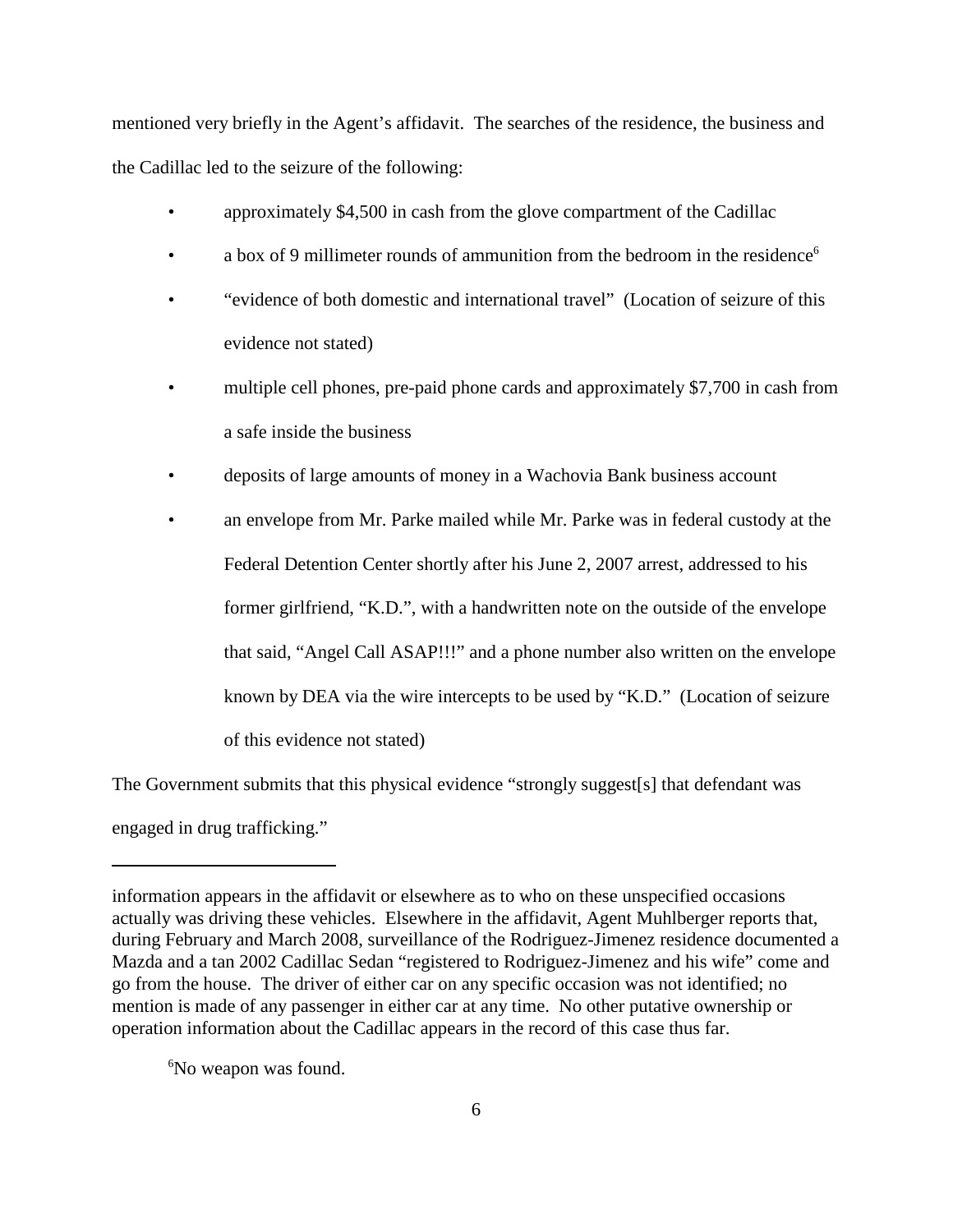In addition, according to the Government's Brief on this motion, a drug dog alerted to a bedroom in the residence and in the basement, but no drugs were found. Also represented by the Government in its Brief, as supplemented by counsel's letter of April 8, 2009, when DEA agents approached Mr. Rodriguez-Jimenez to execute the arrest warrant on April 16, 2008, Mr. Rodriguez-Jimenez had just been picked up by an unknown man driving a vehicle that pulled up next to the Cadillac which was then parked in front of the Rodriguez-Jimenez residence. Counsel represents that Mr. Rodriguez-Jimenez had the keys to the Cadillac at the time of his arrest and that the defendant reportedly "blurted out" that the other man was not involved in anything Mr. Rodriguez-Jimenez did or had done.

#### **DISCUSSION**

## **A. Sufficiency of the Second Superceding Indictment**

Mr. Rodriguez-Jimenez claims that Counts 1, 4, 12, 14 and 16 of the Second Superceding Indictment<sup>7</sup> are impermissibly vague and deprive him of constitutional protections. He also argues that the Counts fail to specify any actual criminal conduct by him but, rather, invite only speculation that is insufficient for purposes of charging someone with the commission of a crime. Thus, Mr. Rodriguez-Jimenez argues that the Second Superceding Indictment does not pass constitutional muster because it fails to "sufficiently apprise [him] of what he must be prepared to meet." Russell v. United States, 369 U.S. 749, 763 (1962).

<sup>&</sup>lt;sup>7</sup>Although the  $\underline{ad}$  damnum clause for this part of the defense motion lists only Counts 1, 4, 12 and 16 as subject to the dismissal request, the omission of Count 14 appears to be merely a clerical oversight. The supporting Memorandum includes a discussion of the alleged shortcomings of Count 14 as well as the other Counts against Mr. Rodriguez-Jimenez. Accordingly, the Court assumes the Motion seeks dismissal of all five Counts against this defendant.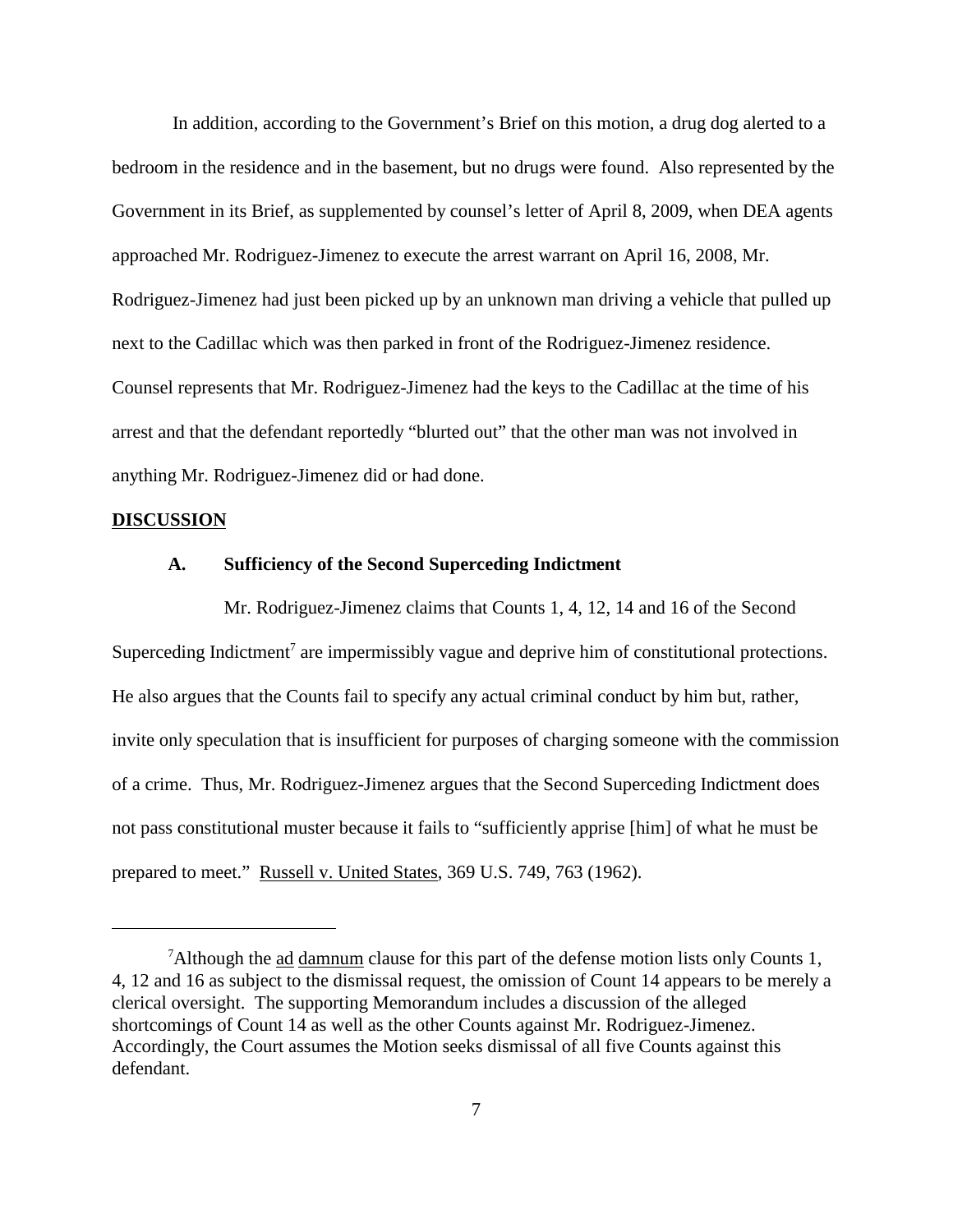The Court disagrees. The Second Superceding Indictment gives Mr. Rodriguez-Jimenez sufficient notice of the charges against him, setting forth at least two specific drug transactions involving him and describing the role he ostensibly played in distributing methamphetamine to other members of the alleged drug trafficking conspiracy. Moreover, the charges against Mr. Rodriguez-Jimenez specify particular telephone conversations, locations of personal interactions by him, drug quantities and co-conspirators with whom he allegedly interacted by phone and in person. Thus, the Court concludes that, as to Mr. Rodriguez-Jimenez, this indictment meets the constitutional thresholds for clarity, specificity and notice to permit the defendant to prepare his defense and guard against risk of double jeopardy. Hamling v. United States, 418 U.S. 87, 117 (1974); United States v. Rankin, 870 F.2d 109, 112 (3d Cir. 1989). Cf. United States v. Urban, 404 F.3d 754, 771-72 (3d Cir. 2005). Accordingly, the challenge to the Second Superceding Indictment is denied.

# **B. Motion To Suppress Evidence Seized From Defendant's Residence and Premises**

With respect to Mr. Rodriguez-Jimenez's argument that the search warrants are so overly broad as to constitute unlawful "general warrants," a review of the warrants at issue satisfies the Court that the particularity requirement of the Fourth Amendment for search warrants has been satisfied. Rather than authorizing unbridled "general exploratory rummaging in [Mr. Rodriguez-Jimenez's] belongings," United States v. Yusuf, 461 F.3d 374, 393 (3d Cir. 2006) (citing Coolidge v. New Hampshire, 403 U.S. 443, 467 (1971)), the warrants here did not vest the agents with unrestricted discretion to search for and seize whatever they wished. Instead, the attachments to the search warrants describe in detail the places to be

8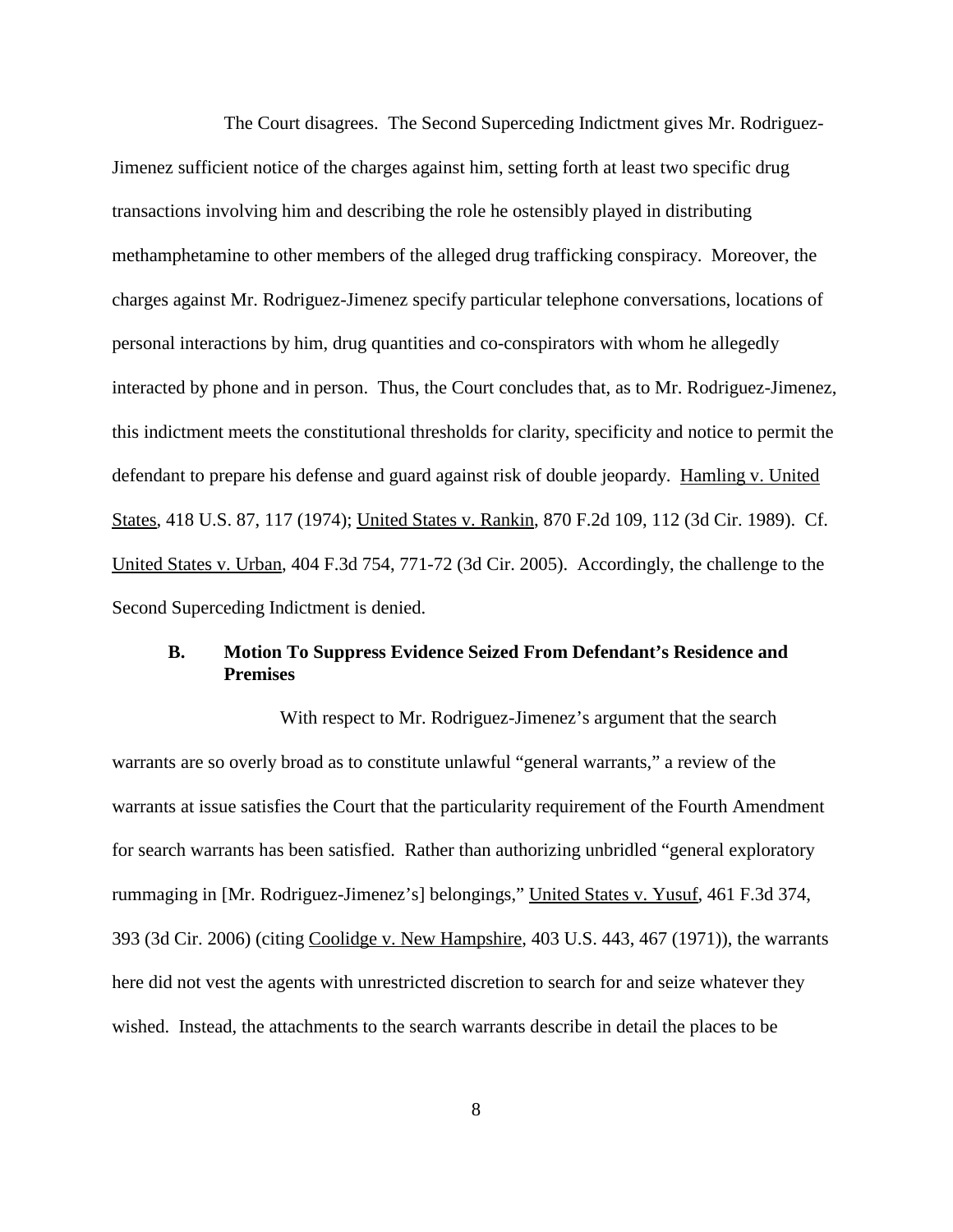searched and the types of documents and other items to be seized. To be sure, the law enforcement agents cannot (and are not expected to) know with precision the exact records or kinds of apparatus or instruments of crime that may be found - - or the exact nook, cranny, drawer or shelf where the sought after evidence will be. Therefore, the Court is not obliged to be hyper-technical or overly demanding in its review of the degree of specificity of descriptions of the goods to be seized or the locations to be searched, as long as the descriptions are commensurate with the circumstances. United States v. Ventresca, 380 U.S. 102, 108 (1965); United States v. American Investors of Pittsburgh, Inc., 879 F.2d 1087, 1106 (3d Cir. 1989). Here, the descriptions in the search warrants for the Rodriguez-Jimenez house and mini-market were sufficiently focused to meet the requisite standards for upholding their validity.

The defendant also challenges the constitutionality of the April 18, 2008 searches of his house and business premises, essentially because he claims that no search warrants should have been issued, in turn because, he argues, the probable cause affidavit of DEA Special Agent Muhlberger did not justify issuance of the search warrants. At their root, the argument offered by Mr. Rodriguez-Jimenez is that none of the conduct relating to Mr. Rodriguez-Jimenez as recounted by Agent Muhlberger can be categorized as unambiguously criminal. Stated differently, Mr. Rodriguez-Jimenez takes issue with the searches because no law enforcement officials state that they saw any criminal conduct by Mr. Rodriguez-Jimenez occur either at his house or at his mini-market business. Mr. Rodriguez-Jimenez also contends that the search warrants are so overly broad as to be unlawful "general warrants" without a sufficient demonstrable basis for believing instruments or evidence of crime(s) would be located at the places to be searched. Indeed, Mr. Rodriguez-Jimenez suggests that these search warrants were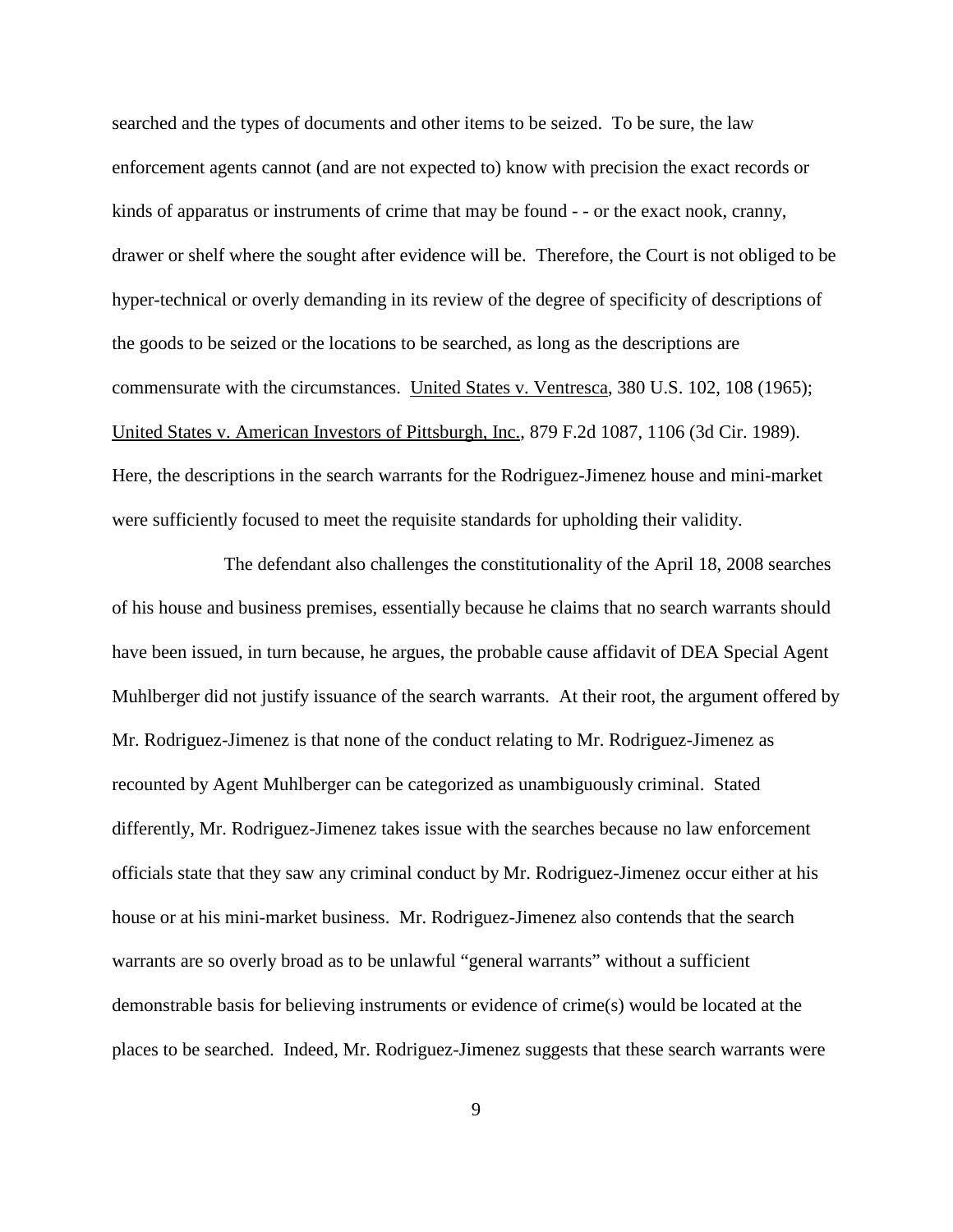so lacking that the law enforcement authorities who conducted the searches ought not even be extended the benefits of good-faith reliance on the issuance of the search warrants pursuant to United States v. Leon, 468 U.S. 897 (1984). See United States v. Hodge, 246 F.3d 301 (3d Cir. 2001). In essence, Mr. Rodriguez-Jimenez is arguing that the "four corners" of the probable cause affidavit presented to the magistrate were too anemic to justify the issuance of the search warrants.

The Court may not engage in a de novo review of the magistrate's determination that probable cause was presented. United States v. Whitner, 219 F.3d 289, 296 (3d Cir. 2000). Indeed, the Court is constrained to approach the decision to issue the search warrants with "great deference" for purposes only to ensure that the issuing authority "had a substantial basis for concluding that probable cause existed." United States v. Conley, 4 F.3d 1200, 1205 (3d Cir. 1993); see also Illinois v. Gates, 462 U.S. 213, 236 (1983); Spinelli v. United States, 393 U.S. 410, 419 (1969); United States v. Kepner, 843 F.2d 755, 762 (3d Cir. 1988).

The Third Circuit Court of Appeals has embraced an even more indulgent standard by describing the "substantial basis" standard as requiring the reviewing court to "determine only whether the affidavit provides a sufficient basis for the decision the [issuing authority] actually made." United States v. Jones, 994 F.2d 1051, 1057 (3d Cir. 1993). When in doubt, according to the Supreme Court, the reviewing court should resolve the issue "largely" by acknowledging "the preference to be accorded to warrants." Gates, 462 U.S. at 237 n.10 (citation omitted). Moreover, this Court is obliged to consider the "totality of the circumstances," including the affiant's training and experience, the information recounted and the practicality of the common sense decision made by the issuing authority as to whether there was a "fair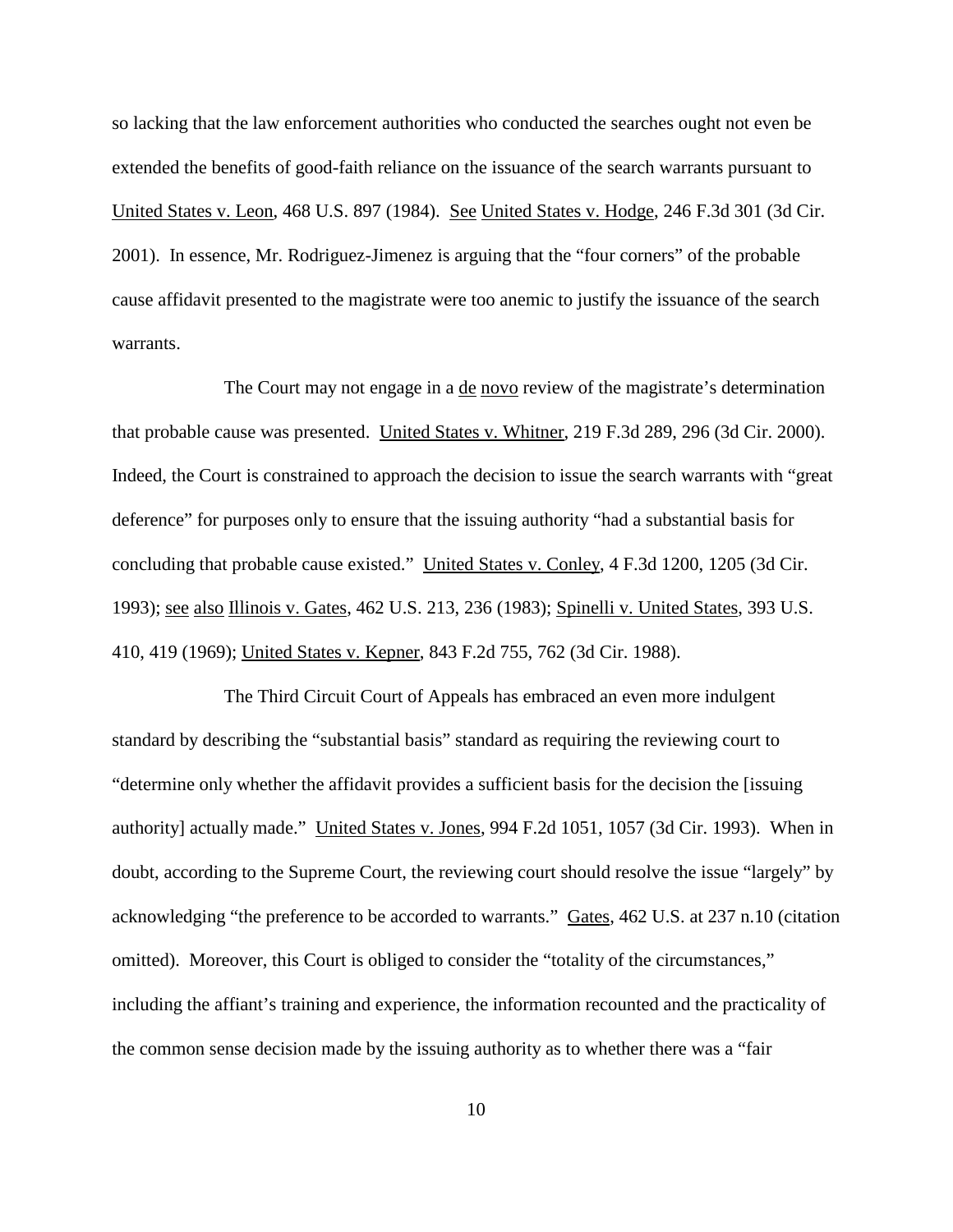probability that contraband or evidence of a crime [would] be found in a particular place." Id.

Here, Special Agent Muhlberger, the affiant who presented the warrant application, possessed the extensive pertinent expertise that would allow the federal magistrate to credit the Agent's opinions that evidence of drug trafficking likely would be found at Mr. Rodriguez-Jimenez's residence and business. See Whitner, 219 F.3d at 299. Agent Muhlberger attested to the DEA having received specific information supplied by a reliable confidential source and having documented through wire intercepts and on-site surveillance even more precise information about Mr. Rodriguez-Jimenez and his interactions with Randy Parke concerning the supplying by Mr. Rodriguez-Jimenez of large quantities of methamphetamine. Thus, the likelihood of Mr. Rodriguez-Jimenez's involvement in drug trafficking is present in the affidavit. Randy Parke himself confirmed that he had transacted illegal drug business with Mr. Rodriguez-Jimenez at the mini-market. Officers saw Mr. Rodriguez-Jimenez drive at least one of his vehicles between his home and Mr. Parke's location where Mr. Parke allegedly conducted his drug business. Thus, both the home and the business had been implicated in the defendant's activities with Mr. Parke.

Defense counsel emphasizes that surveillance officers apparently did not actually see any unambiguously illegal conduct by Mr. Rodriguez-Jimenez. However, it was not necessary that the facts recounted in the probable cause affidavit constitute direct proof of a crime. It can be sufficient for purposes of finding probable cause to infer probable cause by "considering the type of crime, the nature of the items sought, the suspect's opportunity for concealment and normal inferences about where a criminal might hide [evidence]." Jones, 994 F.2d at 1056 (quoting United States v. Jackson, 756 F.2d 703, 705 (9<sup>th</sup> Cir. 1985)); <u>see also United States v. Williams</u>,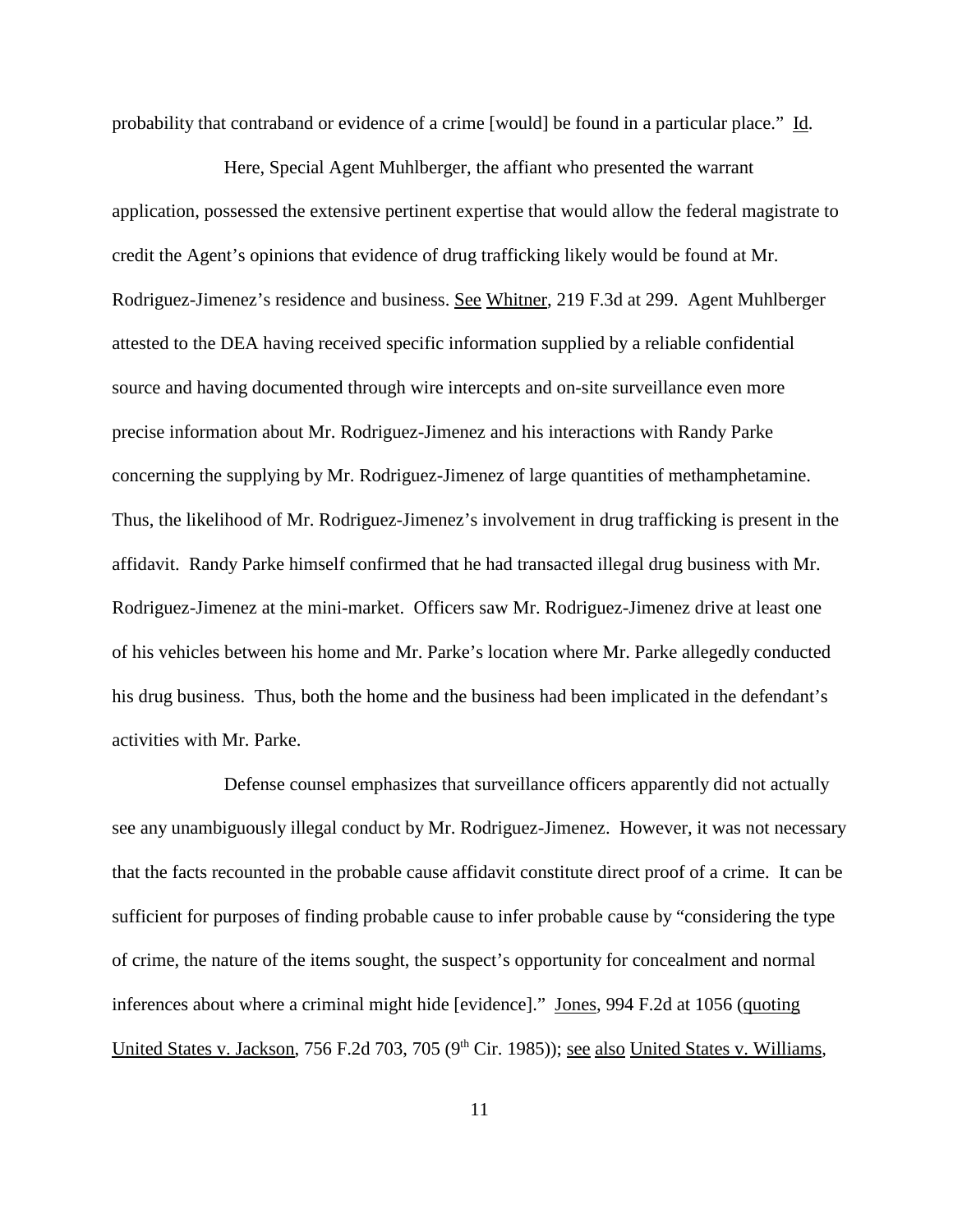124 F.3d 411, 420 (3d Cir. 1997). The accumulated information that is presented in Agent Muhlberger's affidavit, including his in-depth recitation of the habits and practices of persons in the drug trafficking business, provided the magistrate with a sufficient considered basis to reasonably and rationally accept the Agent's experienced belief that evidence of illegal drug activities likely would be found at the 51 Cobblestone Drive, Willow Street, Pennsylvania and 306 New Holland Avenue, Lancaster, Pennsylvania premises. See United States v. Burton, 288 F.3d 91, 103 (3d Cir. 2002); <u>Hodge</u>, 246 F.3d at 307; <u>Whitner,</u> 219 F.3d at 297-98.<sup>8</sup>

### **C. Motion To Suppress Evidence Seized From The Cadillac**

Finally, Mr. Rodriguez-Jimenez seeks to suppress the fruits of the search of the 2002 Cadillac following his arrest. Defendant argues that the probable cause affidavit makes virtually no material mention of the Cadillac at all, although other cars are more intricately tied to observed conduct by Mr. Rodriguez-Jimenez. Ownership of the Cadillac is not alleged to be exclusively Mr. Rodriguez-Jimenez's; his wife is apparently a co-owner. Mr. Rodriguez-Jimenez was not seen using the Cadillac to meet with any of the co-conspirators. The Cadillac is not expressly listed in the Notice of Forfeiture. There is no information in the record as to when or under what circumstances the Rodriguez-Jimenez's obtained the Cadillac. Mr. Rodriguez-

<sup>&</sup>lt;sup>8</sup>Even if the Muhlberger probable cause affidavit was deficient, the fruits of the search at either the Cobblestone Drive or New Holland Avenue locations should not be suppressed on the strength of the "good faith" exception to the exclusionary rule enunciated by the Supreme Court in United States v. Leon, 468 U.S. 897 (1984). If the Court had not concluded that these warrants were properly issued, the record here contains no factual or advocated basis on which to "objectively ascertain" that the law enforcement officers who served these search warrants would have or could have - - or even should have - - "known that the search [of Cobblestone Drive or New Holland Avenue] was illegal despite the [magistrate's] authorization." Leon's "good faith" exception to the exclusionary rule would be available as a basis on which to deny the suppression motion as to those searches.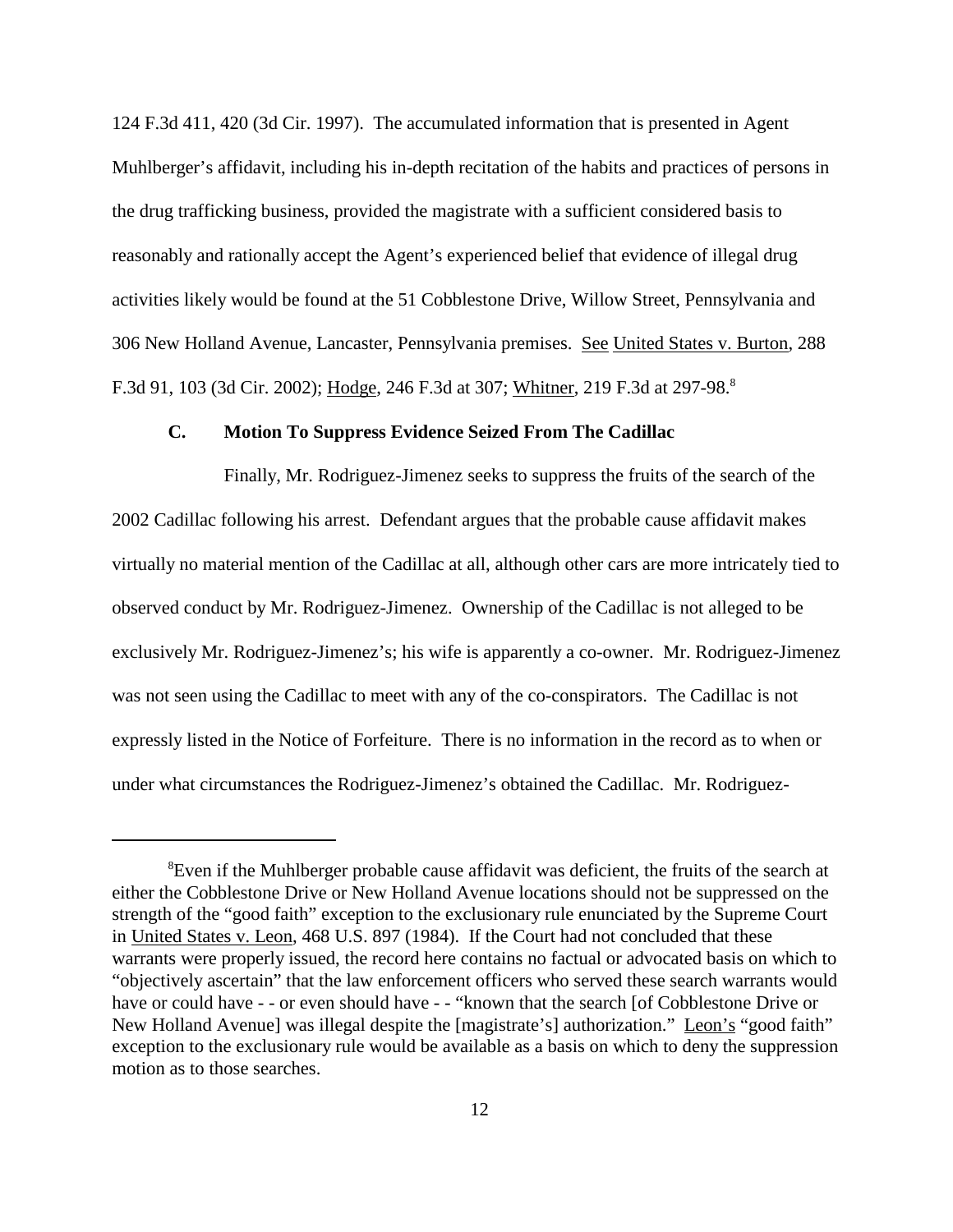Jimenez also argues that the Government cannot justify the search of the Cadillac as a search incident to arrest, under an "inevitable discovery" theory, or as an inventorying function either independent of or as part of the forfeiture process.

The Government argues in response that "the agents clearly had probable cause to believe that the [Cadillac] contained evidence of drug trafficking." However, the record contains no such evidence - - clear or otherwise. Agent Muhlberger's affidavit discloses nothing arguably connecting the Cadillac to the material events recounted in the affidavit. He did not request the magistrate to include the Cadillac in the search warrants sought. No linkage is suggested by any evidence presented to this Court between the Cadillac and any of the cars in which Mr. Rodriguez-Jimenez was reportedly observed interacting with his alleged co-conspirators. Indeed, as the defense papers hasten to point out, there are some ten months between the June 2, 2007 surveillance of Mr. Rodriguez-Jimenez visiting Mr. Parke (as to which there is no mention of the Cadillac) and the April 18, 2008 arrest of Mr. Rodriguez-Jimenez and search of the Cadillac. In the interim, according to the Agent's affidavit, the only observations, or even comments relating to Mr. Rodriguez-Jimenez, are the DEA's efforts in January 2008 to locate the gold Toyota Mr. Rodriguez-Jimenez previously had been seen using, the February 2008 observation that the Rodriguez-Jimenez mini-market was frequently closed, the February and March 2008 surveillance of the Rodriguez-Jimenez house where two cars (a Mazda and the Cadillac, both reportedly registered to Mr. and Mrs. Rodriguez-Jimenez) were observed coming and going (but no specific driver or passengers were noted in the affidavit), and an April 2, 2008 report that Mr. Rodriguez-Jimenez was observed driving the Cadillac to the mini-market where he went into and then left the store and met with an "Hispanic male."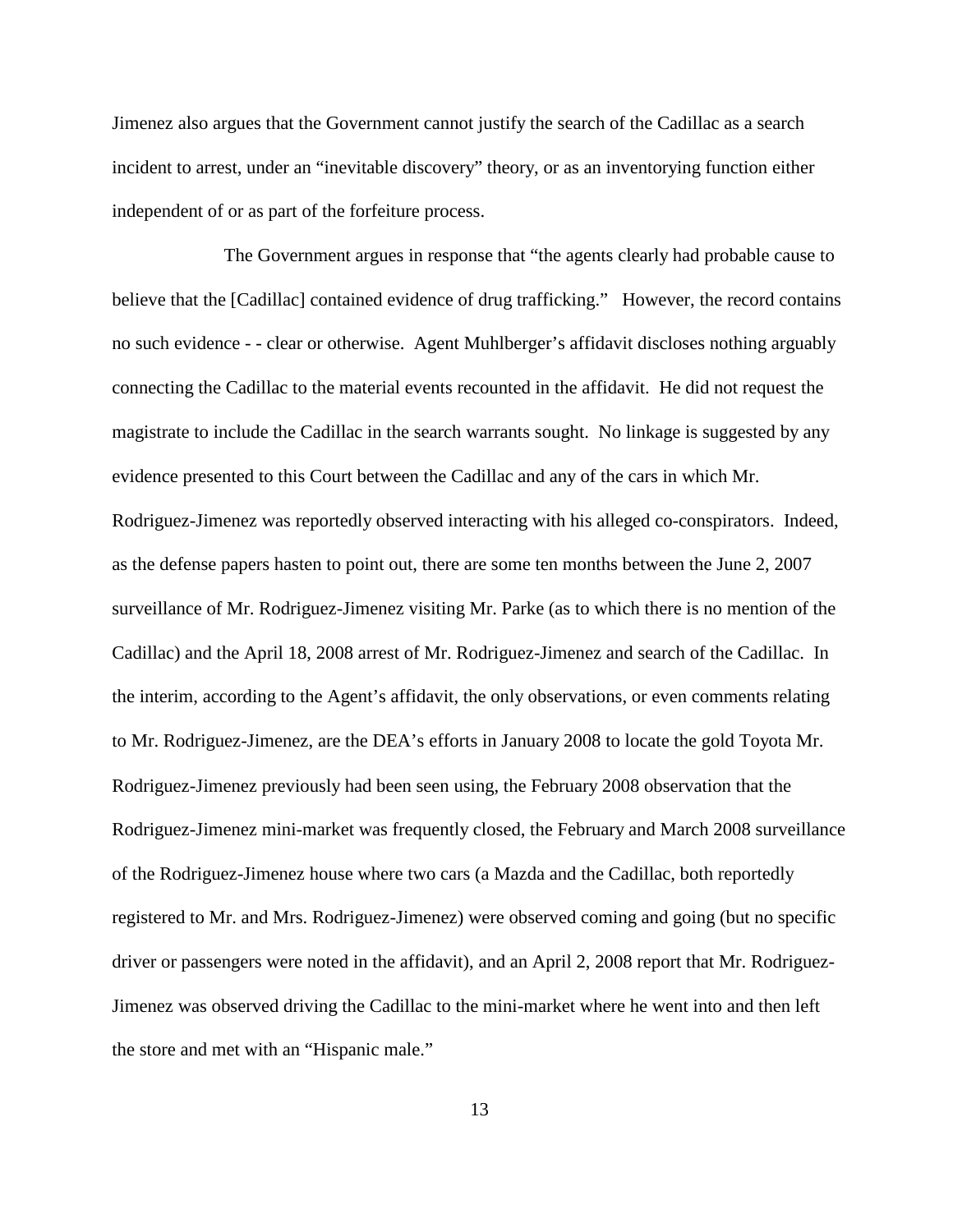None of the arguments the Government endeavors to use in order to shoehorn the search of the Cadillac into a realm of constitutional acceptance is availing, even if the Court treats for present purposes many of the facts or factual conclusions called upon for counsel's arguments as having been actually presented in an evidentiary hearing or as an unobjected to offer of proof.<sup>9</sup> There is no reason to surmise that officers reasonably believed that when Mr. Rodriguez-Jimenez was arrested he could have availed himself of any instrumentality in the Cadillac that would have put arresting officers in danger or that they believed the Cadillac contained evidence of a crime at that time. See Arizona v. Gant, \_\_ U.S. \_\_, No. 07-542 (April 21, 2009). Surveillance did not document use of the Cadillac by Mr. Rodriguez-Jimenez for any suspected drug trafficking transaction. He was not in the Cadillac when he was arrested. No information of a possible trail of drugs or trafficking business paraphernalia through the Cadillac at any time has been presented. Ownership and use of the car apparently does not reside exclusively in this defendant. When the Rodriguez-Jimenez's obtained the Cadillac is not known.

Recognizing that this warrantless search is problematic from a Fourth Amendment standpoint, the Government suggests an alternative justification using the Notice of Forfeiture

<sup>&</sup>lt;sup>9</sup>The Government's arguments on this issue necessarily call upon certain factual underpinnings that have not actually been presented to the Court, other than in counsel's briefing and supplementary letters. For example, even Mr. Rodriguez-Jimenez's alleged "close proximity to the Cadillac at the time of the arrest and his possession of the vehicle's keys" is not a matter of record in this proceeding. Likewise, no law enforcement personnel actually testified as to the thought process employed to proceed with a search of the Cadillac. These are only posed by counsel in a letter to the Court. Of course, the Court is not suggesting that counsel is misstating his understanding of what testimonial evidence would support - - and it bears mention that defense counsel has made no argument based upon the deficiency of the actual record in this regard or on the basis that any of the Government's factual assertions are not accurate. However, where, as here, the potential justification for a search demands such a stretch of factual findings, law enforcement on-site judgment calls and application of conventional case law, the inadequacy of supporting record information is more than a technical matter to be presumed away.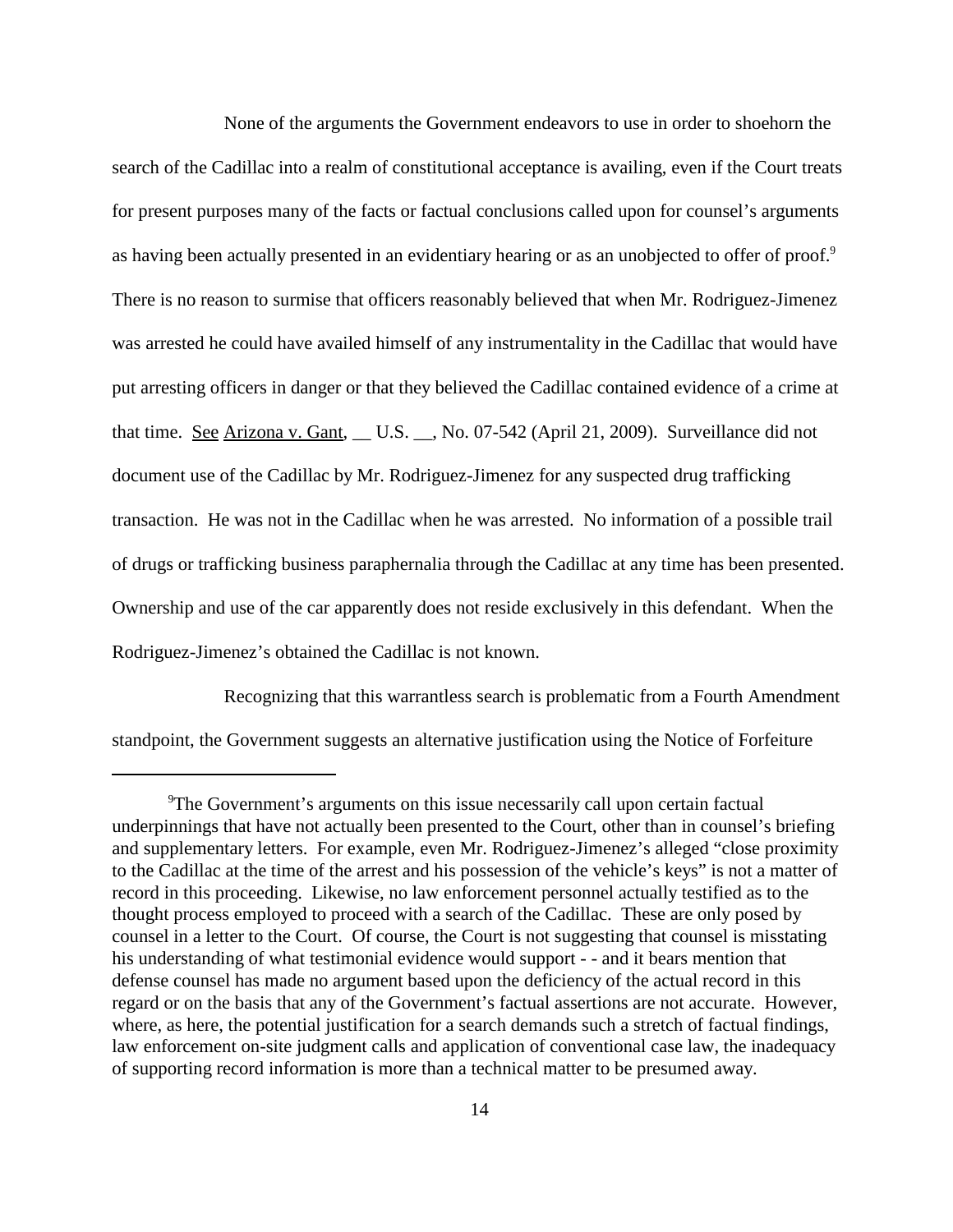appended to the Second Superceding Indictment. Counsel states that Agent Muhlberger has advised counsel that at the time Mr. Rodriguez-Jimenez was arrested, the Agent seized the Cadillac for forfeiture purposes pursuant to the forfeiture provision in the indictment which contains a substitute asset clause. Counsel goes on to say that the Agent also advised counsel that the BMW he had intended to seize pursuant to the forfeiture notice "had disappeared and the Cadillac appeared to be the new vehicle being used by the defendant." On this basis, the Government argues that any material seized from the Cadillac is admissible because the search was lawful as part of the inventory process pursuant to the forfeiture-related seizure.

In addition to the Court's consternation over the absence of actual evidence about the Agent's thought processes as mentioned in footnote 9, supra, the proffered explanation from the letter appears to be at least potentially inconsistent with some of the information in the Agent's affidavit. At least the Court - - and perhaps defense counsel - - would want the opportunity to clarify with the Agent on the witness stand some potentially confusing features of the chronology at issue here regarding the various cars and other event sequences.

Finally, the Court is not prepared at this point to make all of the factual and legal leaps that would be necessary to allow the potential - - and at this point it is nothing more than a theoretical potential<sup>10</sup> - - for the invocation of the substitute asset clause in an extensive Notice of Forfeiture in an indictment to serve as a new functional exception to the Fourth Amendment's search and seizure protections.

Although the Court is granting the suppression motion as to the fruits of the search

 $10$ At this juncture, for example, it is not clear that any forfeiture will ever be authorized; that, if forfeiture is appropriate, the listed assets will or will not be sufficient; or that the Cadillac is an appropriate "substitute asset," among other prerequisites.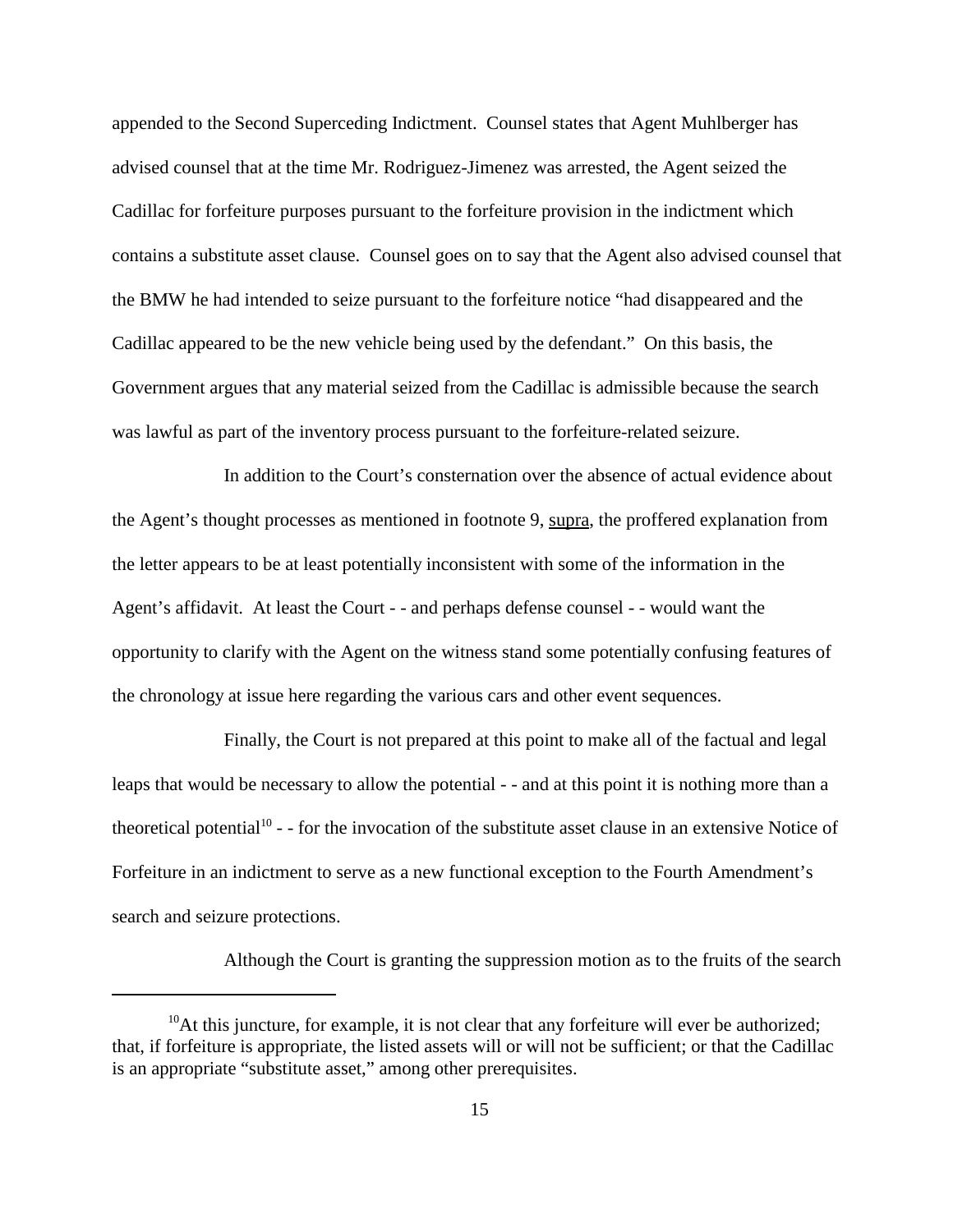of the Cadillac, it is without prejudice to the Government to ask the Court to revisit the issue if and when - - without impeding the expected start of this trial - - the presentation of relevant evidence may be made.

# **CONCLUSION**

An Order consistent with this Memorandum follows.

BY THE COURT:

GENE E.K. PRATTER United States District Judge